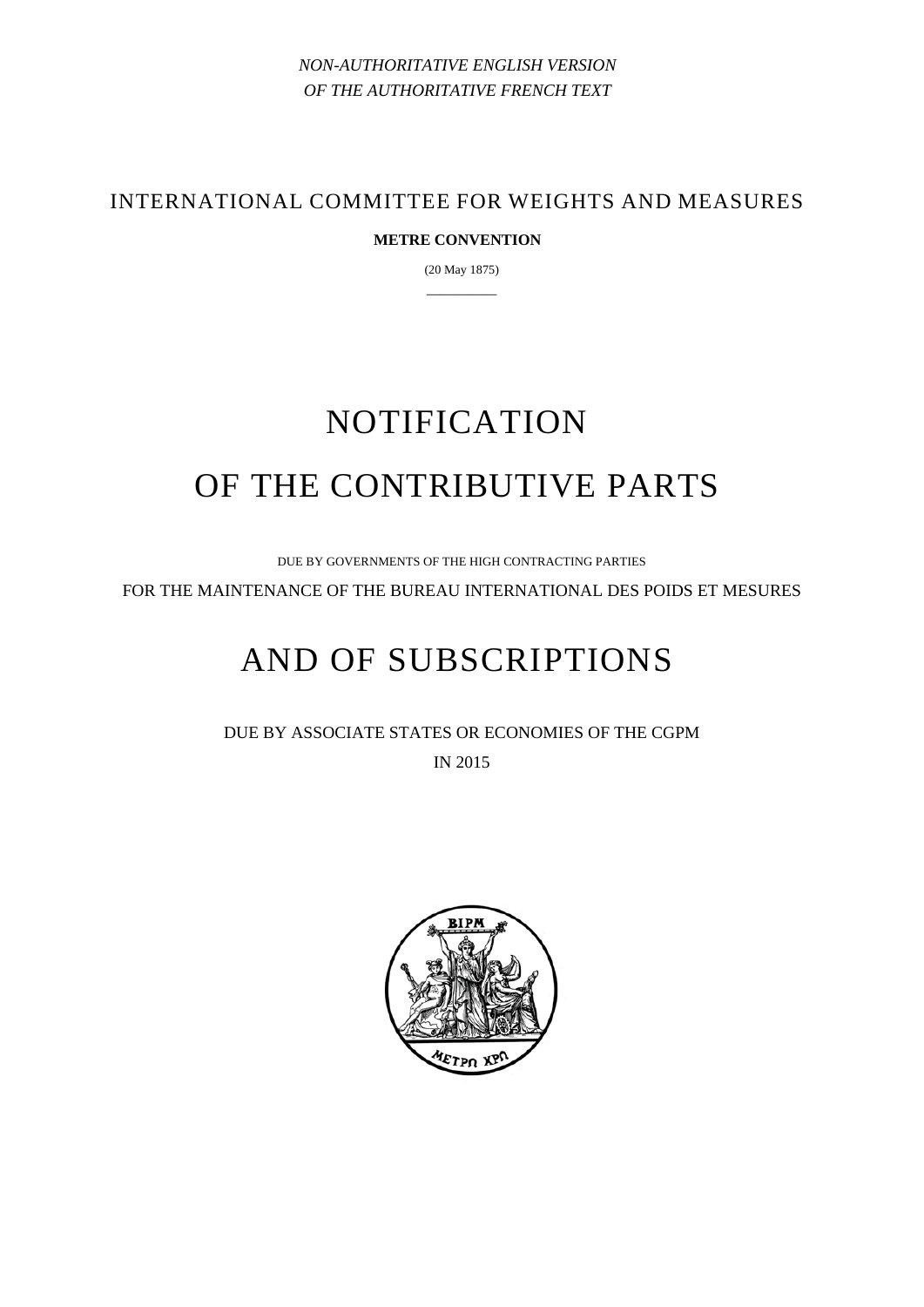#### **DOTATION OF THE BIPM**

At its 24th meeting (Paris, October 2011), the General Conference on Weights and Measures (CGPM) adopted Resolution 3 on the annual dotation of the International Bureau of Weights and Measures (BIPM) for the years 2013 to 2015, which sets it as follows:

|  | 2013: 11 577 000 Euros  |
|--|-------------------------|
|  | 2014: 11 693 000 Euros  |
|  | $2015: 11810000$ Euros. |

#### **CONTRIBUTIVE PARTS IN 2015**

The bureau of the International Committee for Weights and Measures (CIPM) has the honour to send Member States the table of the contributive parts for 2015 (as given on the following page).

The repartition of the dotation for 2015 is based on the Scale of Assessments for the apportionment of the expenses adopted by the United Nations (UN) General Assembly in December 2012 for the years 2013 to 2015.

Those Member States marked with an asterisk in the Table of the repartition of the dotation pay the maximum or minimum contribution. Except for these States, the repartition percentage is calculated by multiplying the UN scale by 1.201.

The contribution of the Dominican Republic for 2013 is divided in accordance with the provisions of Article 6 paragraph 6 of the Regulations annexed to the Metre Convention and with the rescheduling agreement signed between the Government of the Dominican Republic and the International Committee for Weights and Measures on 1 August 2012.

#### **PAYMENT TERMS**

The CIPM bureau recalls that, according to Article 10 of the Metre Convention, the contributive parts shall be paid *at the beginning of each year*. Drawn up in Euros, they are paid in Euros, or in any other currency convertible to Euros.

Payment of the contributions can be made:

- **by cheque** payable to the Bureau international des poids et mesures,

- **by bank transfer** to the BIPM bank account **at HSBC**, 103 avenue des Champs Elysées F-75419 PARIS CEDEX 08:

Bank code: 30056 Branch code: 00006 Account number: 0006 370 0020 RIB key: 20 SWIFT code: CCF RF RPP IBAN: FR76 3005 6000 0600 0637 0002 020

- **by bank transfer** to the BIPM bank account **at La Banque Postale**, centre financier F-75900 PARIS CEDEX 15:

| Bank code: 20041               | Branch code: 00001 | Account number: 02 829 26J 020          | RIB key: 55 |
|--------------------------------|--------------------|-----------------------------------------|-------------|
| <b>SWIFT code: PSSTFRPPPAR</b> |                    | IBAN: FR40 2004 1000 0102 8292 6J02 055 |             |

To request an invoice, please contact the BIPM Director (martin.milton@bipm.org).

For the International Committee for Weights and Measures:

| <i>The Secretary,</i>                         | The President.                             |
|-----------------------------------------------|--------------------------------------------|
| R. KAARLS                                     | B. INGLIS                                  |
| Zoeterwoude, The Netherlands, 3 December 2014 | Lane Cove, NSW, Australia, 3 December 2014 |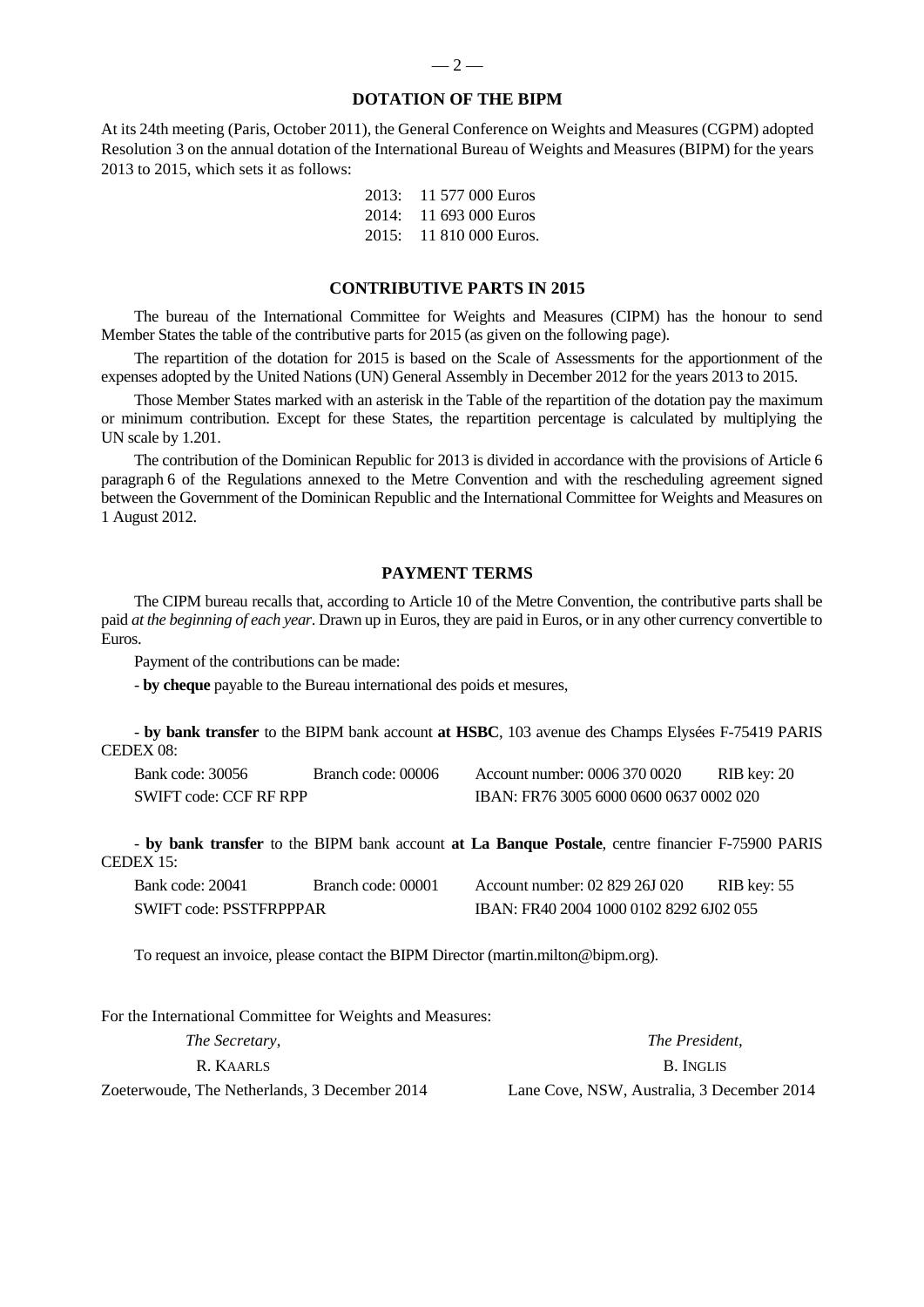| <b>Member States</b>                                 | UN Scale for<br>2013-2015 | Repartition<br>percentage | Contribution<br>based on | Repartition<br>Dominican | Net contribution<br>for 2015 |
|------------------------------------------------------|---------------------------|---------------------------|--------------------------|--------------------------|------------------------------|
|                                                      | (percentage)              |                           | 11 810 000 Euros         | Republic 2013**          | (Euros)                      |
|                                                      |                           |                           |                          |                          |                              |
|                                                      | 0.432                     | 0.52                      | 61 412                   | 288                      | 61 700                       |
|                                                      | 2.074                     | 2.49                      | 294 069                  | 1 377                    | 295 446                      |
|                                                      | 0.798                     | 0.96                      | 113 376                  | 531                      | 113 907                      |
|                                                      | 0.998                     | 1.20                      | 141 720                  | 664                      | 142 384                      |
|                                                      | 2.934                     | 3.52                      | 415 712                  | 1947                     | 417 659                      |
|                                                      | 0.047                     | 0.48                      | 56 688                   | 265                      | 56 953                       |
|                                                      | 2.984                     | 3.58                      | 422 798                  | 1980                     | 424 778                      |
|                                                      | 0.334                     | 0.48                      | 56 688                   | 265                      | 56 953                       |
|                                                      | 5.148                     | 6.18                      | 729 858                  | 3418                     | 733 276                      |
|                                                      | 0.126                     | 0.48                      | 56 688                   | 265                      | 56 953                       |
|                                                      | 0.386                     | 0.48                      | 56 688                   | 265                      | 56 953                       |
|                                                      | 0.675                     | 0.81                      | 95 661                   | 448                      | 96 109                       |
|                                                      | 0.045                     | 0.48                      | 56 688                   | 265                      | 56 953                       |
|                                                      | 0.134<br>0.519            | 0.48<br>0.62              | 56 688<br>73 222         | 265<br>343               | 56 953<br>73 565             |
|                                                      | 5.593                     | 6.72                      | 793 632                  | 3716                     | 797 348                      |
|                                                      | 7.141                     | 8.57                      | 1 0 1 2 1 1 7            | 4 7 4 0                  | 1 016 857                    |
|                                                      | 0.638                     | 0.77                      | 90 937                   | 426                      | 91 363                       |
|                                                      | 0.266                     | 0.48                      | 56 688                   | 265                      | 56 953                       |
|                                                      | 0.666                     | 0.80                      | 94 480                   | 442                      | 94 922                       |
|                                                      | 0.346                     | 0.48                      | 56 688                   | 265                      | 56 953                       |
|                                                      | 0.356                     | 0.48                      | 56 688                   | 265                      | 56 953                       |
|                                                      | 0.418                     | 0.50                      | 59 050                   | 277                      | 59 327                       |
|                                                      | 0.396                     | 0.48                      | 56 688                   | 265                      | 56 953                       |
|                                                      | 4.448                     | 5.34                      | 630 654                  | 2953                     | 633 607                      |
|                                                      | 10.833                    | 9.53                      | 1 1 2 5 4 9 3            | 5 2 7 1                  | 1 130 764                    |
|                                                      | 0.121                     | 0.48                      | 56 688                   | 265                      | 56 953                       |
|                                                      | 0.013                     | 0.48                      | 56 688                   | 265                      | 56 953                       |
|                                                      | 0.281                     | 0.48                      | 56 688                   | 265                      | 56 953                       |
|                                                      | 1.842                     | 2.21                      | 261 001                  | 1 2 2 2                  | 262 223                      |
|                                                      | 1.654                     | 1.99                      | 235 019                  | 1 1 0 1                  | 236 120                      |
|                                                      | 0.253                     | 0.48                      | 56 688                   | 265                      | 56 953                       |
|                                                      | 0.851                     | 1.02                      | 120 462                  | 564                      | 121 026                      |
|                                                      | 0.085                     | 0.48                      | 56 688                   | 265                      | 56 953                       |
|                                                      | 0.921<br>0.474            | 1.11<br>0.57              | 131 091<br>67 317        | 614<br>315               | 131 705<br>67 632            |
|                                                      | 1.994                     | 2.39                      | 282 259                  | 1 3 2 2                  | 283 581                      |
|                                                      | 0.226                     | 0.48                      | 56 688                   | 265                      | 56 953                       |
|                                                      | 2.438                     | 2.93                      | 346 033                  | 1620                     | 347 653                      |
|                                                      | 0.864                     | 1.04                      | 122 824                  | 575                      | 123 399                      |
|                                                      | 0.040                     | 0.48                      | 56 688                   | 265                      | 56 953                       |
|                                                      | 0.384                     | 0.48                      | 56 688                   | 265                      | 56 953                       |
|                                                      | 0.171                     | 0.48                      | 56 688                   | 265                      | 56 953                       |
|                                                      | 0.372                     | 0.48                      | 56 688                   | 265                      | 56 953                       |
|                                                      | 2.973                     | 3.57                      | 421 617                  | 1974                     | 423 591                      |
|                                                      | 0.960                     | 1.15                      | 135 815                  | 636                      | 136 451                      |
|                                                      | 1.047                     | 1.26                      | 148 806                  | 697                      | 149 503                      |
|                                                      | 0.239                     | 0.48                      | 56 688                   | 265                      | 56 953                       |
|                                                      | 1.328                     | 1.59                      | 187 779                  | 879                      | 188 658                      |
| United Kingdom of Great Britain and Northern Ireland | 5.179                     | 6.22                      | 734 582                  | 3 4 4 0                  | 738 022                      |
|                                                      | 22.000                    | 9.53                      | 1 1 2 5 4 9 3            | 5 2 7 1                  | 1 130 764                    |
|                                                      | 0.052                     | 0.48                      | 56 688                   | 265                      | 56 953                       |
|                                                      | 0.627                     | 0.75                      | 88 575                   | 415                      | 88 990                       |
|                                                      |                           | 100.00                    | 11 810 000               | 55 305                   | 11 865 305                   |
| States having acceded to the Metre Convention        |                           |                           |                          |                          |                              |
| after the 24th meeting of the CGPM (2011)            |                           |                           |                          |                          |                              |
|                                                      | 0.259                     | 0.48                      | 56 688                   |                          | 56 688                       |
|                                                      | 0.068                     | 0.48                      | 56 688                   |                          | 56 688                       |
|                                                      | 0.036                     | 0.48                      | 56 688                   | 265                      | 56 953                       |
|                                                      |                           |                           | 11 980 063               | 55 570                   | 12 035 633                   |

### **TABLE OF REPARTITION OF THE DOTATION FOR 2015**

\* Member State paying the maximun or minimum contribution

\*\* Contribution distributed amongst those states that were Member States on 1 January 2013